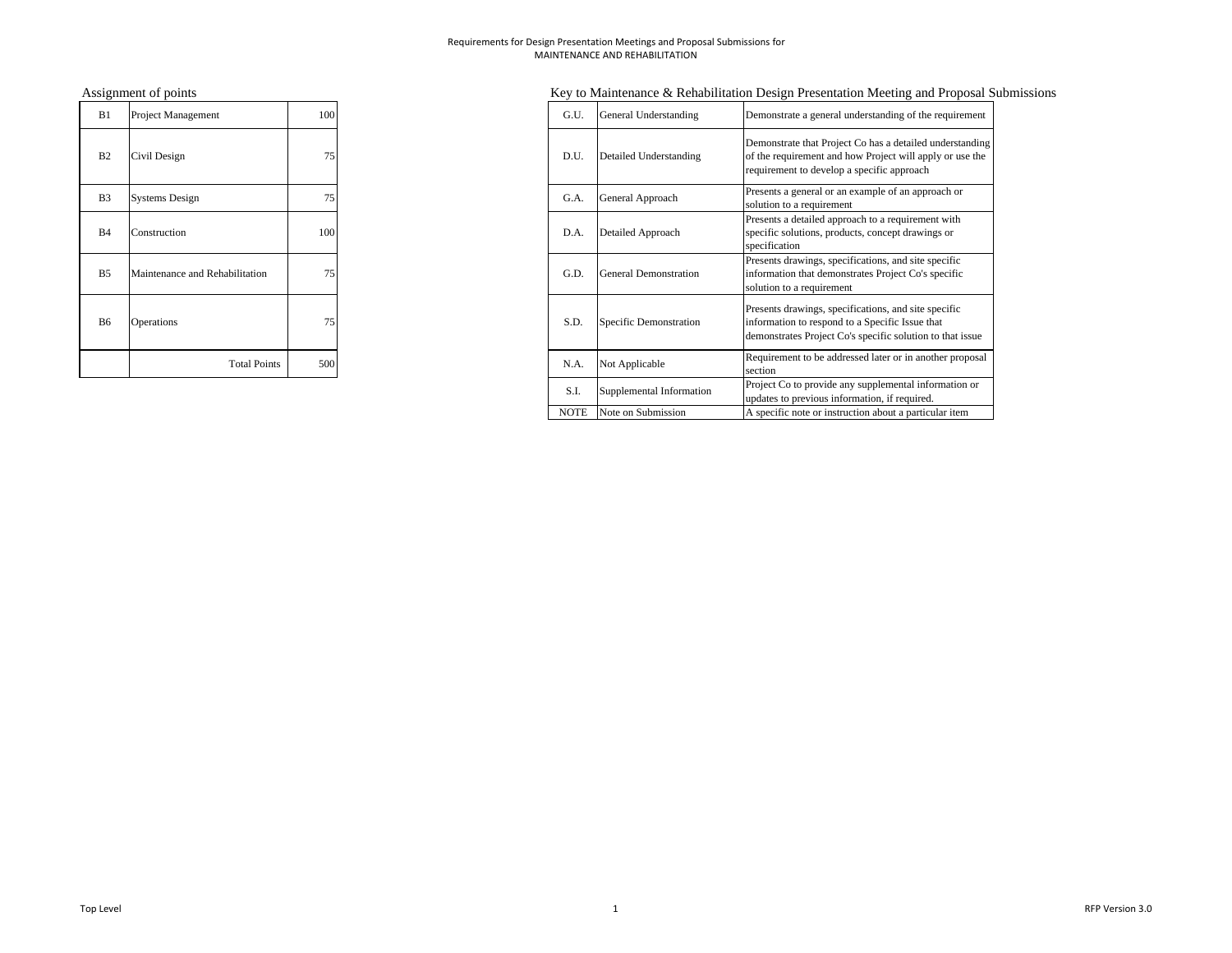| B.5 | Maintenance & Rehabilitation |  | <b>Primary Reference</b>                                       |                             |  |  |  |  |  |  |  |  |
|-----|------------------------------|--|----------------------------------------------------------------|-----------------------------|--|--|--|--|--|--|--|--|
|     | <b>B5.0</b>                  |  | Holistic Approach To Maintenance & Rehabilitation              |                             |  |  |  |  |  |  |  |  |
|     |                              |  | Project Co's Holistic Approach To Maintenance & Rehabilitation | 15-3 Art 1, Article 1.1 and |  |  |  |  |  |  |  |  |
|     |                              |  | Maintenance & Rehabilitation Plan                              | Schedule 15-3 Article 1.10  |  |  |  |  |  |  |  |  |

| <b>B</b> 5.1 | Maintenance & Rehabilitation Organization and Key Personnel | <b>Primary Reference</b> |
|--------------|-------------------------------------------------------------|--------------------------|
|              | Maintenance & Rehabilitation Organization for Phase 3       | Schedule 15-3 Article 1  |
|              | Key Maintenance & Rehabilitation Personnel                  | Schedule 15-3 Article    |
|              |                                                             | $1.2(b)$ and RFO         |

| <b>B5.2</b> |                | Maintenance & Rehabilitation                                              | Primary Reference                                |
|-------------|----------------|---------------------------------------------------------------------------|--------------------------------------------------|
|             | 1              | Maintenance and Rehabilitation Performance Measure System<br>Framework    | Schedule 15-3 Article 1.3                        |
|             | $\mathfrak{D}$ | Availability of Manager of Maintenance                                    | Schedule 15-3 Article 1.4                        |
|             | $\mathcal{L}$  | <b>Construction Activities during Maintenance Period</b>                  | Schedule 15-3 Article 1.5                        |
|             | $\overline{4}$ | Condition of System                                                       | Schedule 15-3 Article 1.6                        |
|             | 5              | Scope of Maintenance                                                      | Schedule 15-3 Article 1.9                        |
|             | 6              | Compliance and Access to Maintenance Records                              | Schedule 15-3 Article<br>1.11, 1.12              |
|             | 7              | Records and Reporting                                                     | Schedule 15-3 Article 1.13<br>and 15-3 Article 3 |
|             | 8              | Changes Required by the Region to maintain Region Assets                  | Schedule 15-3 Article 1.14                       |
|             | 9              | <b>Utilities</b>                                                          | Schedule 15-3 Article 1.15                       |
|             | 10             | Maintenance and Performance Standards and Quality Performance<br>Criteria | Schedule 15-3 Article 1.16<br>and 1.17           |
|             | 11             | Specific Region Responsibilities                                          | Schedule 15-3 Article 1.18                       |
|             | 12             | <b>Technical Capacity</b>                                                 | Schedule 15-3 Article 1.19                       |

| <b>B5.3</b> |                | <b>System Service Availability Requirements</b>                                              | <b>Primary Reference</b>  |  |
|-------------|----------------|----------------------------------------------------------------------------------------------|---------------------------|--|
|             |                | General Requirements for System Service Availability Requirements                            | Schedule 15-3 Article 3   |  |
|             |                | Maintenance Services                                                                         | Schedule 15-3 Article 3.4 |  |
|             |                | Automatic Capturing of Data                                                                  | Schedule 15-3 Article 3.5 |  |
|             | $\overline{4}$ | Availability of other System and Facility elements not captured by the<br>availability index | Schedule 15-3 Article 3.8 |  |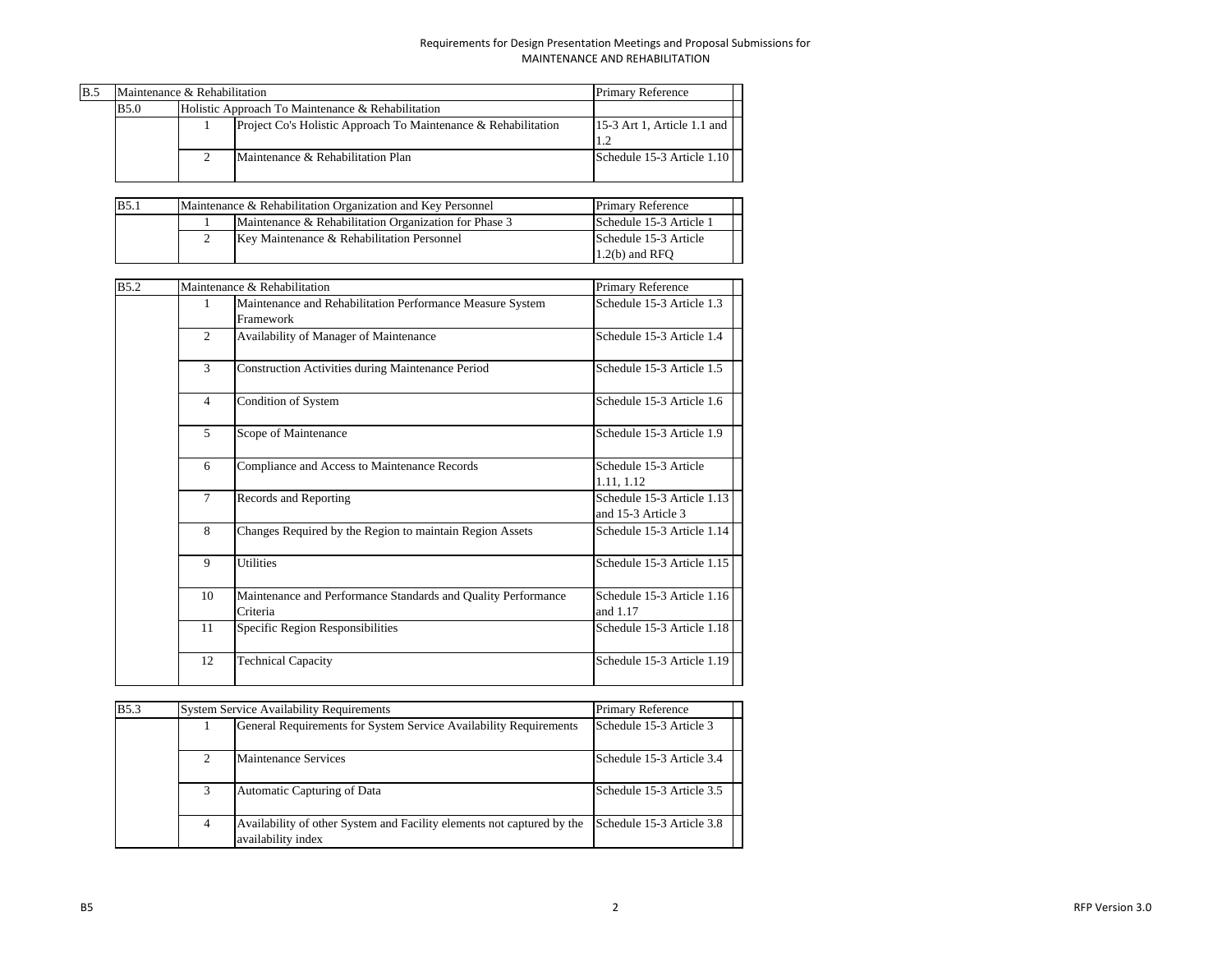|                | Holistic Approach to Maintenance & Rehabilitation to be addressed in Part B5.0 |                                                      |               |               |              | The Proponent's holistic approach to Maintenance & Rehabilitation, at an appropriate level of detail, as set out in<br>or otherwise referenced in Schedule 15-3 Article 1 and the Project Agreement, and shall include the following:                                                                                                                                                                                                                                                                                                                                                                                                                                                                                                                                                                                                                                                                                                                                                                                                                                                                                                                                                                                                                                                                                                                                                                                                                                                                                                                                                                                                                                                                                                                                                                                                     |
|----------------|--------------------------------------------------------------------------------|------------------------------------------------------|---------------|---------------|--------------|-------------------------------------------------------------------------------------------------------------------------------------------------------------------------------------------------------------------------------------------------------------------------------------------------------------------------------------------------------------------------------------------------------------------------------------------------------------------------------------------------------------------------------------------------------------------------------------------------------------------------------------------------------------------------------------------------------------------------------------------------------------------------------------------------------------------------------------------------------------------------------------------------------------------------------------------------------------------------------------------------------------------------------------------------------------------------------------------------------------------------------------------------------------------------------------------------------------------------------------------------------------------------------------------------------------------------------------------------------------------------------------------------------------------------------------------------------------------------------------------------------------------------------------------------------------------------------------------------------------------------------------------------------------------------------------------------------------------------------------------------------------------------------------------------------------------------------------------|
| Sub-item       |                                                                                | Sub-item description Primary reference               | <b>DPM</b> #1 | <b>DPM</b> #2 | <b>DPM#3</b> | Holistic Submission Requirements for Maintenance & Rehabilitation                                                                                                                                                                                                                                                                                                                                                                                                                                                                                                                                                                                                                                                                                                                                                                                                                                                                                                                                                                                                                                                                                                                                                                                                                                                                                                                                                                                                                                                                                                                                                                                                                                                                                                                                                                         |
| $\mathbf{1}$   | Project Co's Holistic<br>Approach To<br>Maintenance &<br>Rehabilitation        | Schedule 15-3<br>Article 1, 1.1 & 1.2<br>Schedule 11 | D.U.          | G.A.          | S.I.         | Provide a written narrative describing Project Co's approach to the Maintenance and Rehabilitation requirements<br>that describes the process of planning for, managing, implementing, and achieving the obligations set out in<br>Schedule 15-3 of the Project Agreement<br>- For each service listed in Table 1.1 Exhibits B thru K indicate what services will be provided by Project Co's<br>maintenance forces and what services will be subcontracted.<br>- For each subcontracted service, provide Project Co's approach to selecting highly qualified subcontractors<br>For Appendix A, provide Project Co's understanding and approach to complying with the asset preservation<br>requirements and describe the process of planning for, managing, implementing, and achieving the design life or<br>life cycle requirements set out in Schedule 15 3.<br>- For Appendix B, Provide Project Co's understanding and approach to complying with the expiry date<br>requirements including the approach to the Handover Maintenance requirements that describes the process of<br>planning for, managing, implementing and achieving the remaining service life of the life cycle or Expiry Date<br>requirements set out in Appendix B of Schedule 15-3 and Schedule 24 of the Project Agreement.<br>- Provide Project Co's approach to maintaining quality during Phase 3<br>For Appendix C, provide Project Co's understanding of the Maintenance Responsibility table and include list of<br>elements which Project Co shall design, construct, or have a role with the design and construction work but will<br>not be maintained by Project Co.<br>- Describe Project Co's approach to ensure that maintenance and rehabilitation issues are addressed during the<br>design, construction, and testing phases of the Project. |
| $\overline{2}$ | Maintenance &<br><b>Rehabilitation Plan</b>                                    | Schedule 15-3<br>Article 1.10                        | D.U.          | G.A.<br>G.D.  | S.I.         | Provide Project Co's detailed understanding and general approach to preparing and implementing Project Co's<br>Maintenance and Rehabilitation Plan.<br>- (G.D.) Provide an outline of the Maintenance and Rehabilitation Plan to accompany the narrative on the<br>approach.<br>- Provide approach to maintenance activities that will minimize impacts to LRT train operations.<br>Provide approach to maintenance activities that address the issue of active freight railroad operations.<br>Provide approach to Traffic and Transit Management for the various maintenance activities during the<br>Maintenance Term including strategies to limit the impact to the traveling public (operations, safety, etc.) and<br>minimize circumstances where operations of the System and adjacent facilities are impeded, specific traffic<br>management approaches for key Maintenance Services; strategies for working around closures of track sections,<br>station, adjacent or crossing roadways, and other facilities; approach for preparing information, signage, and other<br>mitigation strategies, and the association communication and coordination protocols with the City for timely<br>distribution to the public.<br>Provide approach to mobilization and implementation of the Maintenance Services for the System. This shall<br>include details of the Proponent's processes for safety, quality, and environmental compliance, communications<br>strategy, training and addressing identified issues.                                                                                                                                                                                                                                                                                                                   |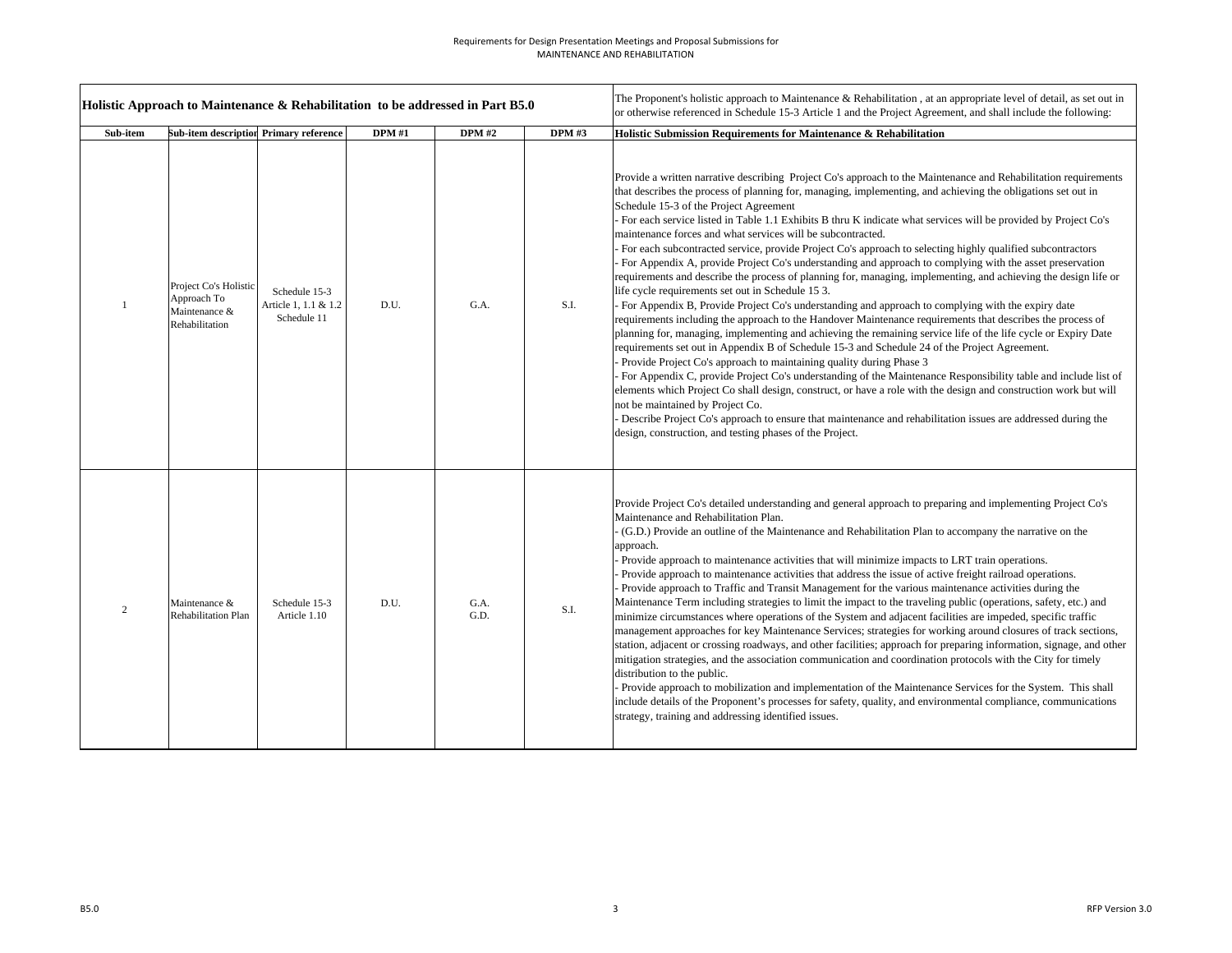|          | Maintenance & Rehabilitation Organization and Key<br><b>Personnel to be addressed in Part B5.1</b> |                                                   |      |               |       | The Proponent shall describe the Maintenance $\&$ Rehabilitation organization and Key personnel for Phase 3, at an<br>appropriate level of detail, and shall include the following:                                                                                                                                                                                                                                                                                                                                                                                                                                                                                                                                                                                                                                                                                                                                                                                                                                                                                                                                                                                                              |
|----------|----------------------------------------------------------------------------------------------------|---------------------------------------------------|------|---------------|-------|--------------------------------------------------------------------------------------------------------------------------------------------------------------------------------------------------------------------------------------------------------------------------------------------------------------------------------------------------------------------------------------------------------------------------------------------------------------------------------------------------------------------------------------------------------------------------------------------------------------------------------------------------------------------------------------------------------------------------------------------------------------------------------------------------------------------------------------------------------------------------------------------------------------------------------------------------------------------------------------------------------------------------------------------------------------------------------------------------------------------------------------------------------------------------------------------------|
| Sub-item | <b>Sub-item description</b>                                                                        | Primary reference DPM #1                          |      | <b>DPM</b> #2 | DPM#3 | Submission Requirements for the Maintenance & Rehabilitation Organization and Key personnel                                                                                                                                                                                                                                                                                                                                                                                                                                                                                                                                                                                                                                                                                                                                                                                                                                                                                                                                                                                                                                                                                                      |
|          | Maintenance & Rehabilitation<br>Organization for Phase 3                                           | Schedule 15-3<br>Article 1                        | G.A. | D.A.<br>G.D.  | S.I.  | Provide Project Co's approach to its Maintenance & Rehabilitation organization and identify all Phase 3 Key<br>Maintenance & Rehabilitation Individuals and other key personnel responsible for Maintenance & Rehabilitation.<br>- Provide a description of the role and responsibilities, qualifications, and authority of Project Co's key<br>Maintenance & Rehabilitation individuals and other Maintenance & Rehabilitation personnel.<br>Provide a description of the organizational interfaces between those responsible for Maintenance & Rehabilitation<br>and those responsible for design management and construction management.<br>- Provide approach to Maintenance Coordination and interface with Operations of the System, including activities,<br>processes with Revenue Service Vehicle availability, Track availability, Station Stop availability, and Central<br>Control Facility/System availability<br>(G.D.) Provide a detailed organizational chart, for Phase 3, indicating the key personnel, their role, firm<br>association, and reporting lines within the Maintenance & Rehabilitation organization and beyond the Maintenance<br>& Rehabilitation organization. |
|          | Key Maintenance & Rehabilitation<br>Personnel                                                      | Schedule 15-3<br>Article 1.2(b) and<br><b>RFO</b> | G.A. | G.D.          | S.I.  | (G.D.) For the DPM process provide a brief bio for each of Project Co's Key Operations Organization Personnel and other<br>significant Operations Organization positions including the following positions or equivalent positions with similar<br>responsibilities. If a specific person has not been determined for a particular position, provide the minimum qualifications that<br>Project Co will set for that position. Resumes or minimum qualifications shall be provide in the final submission:<br>- Manager of Maintenance (Key Person)<br>Lead Vehicle Maintainer<br>Lead Wayside Systems Maintainer<br>Lead Facilities Maintainer<br>For each key person or significant position, indicate if they are full time or part time positions and when they will be assuming<br>their role on the project                                                                                                                                                                                                                                                                                                                                                                                |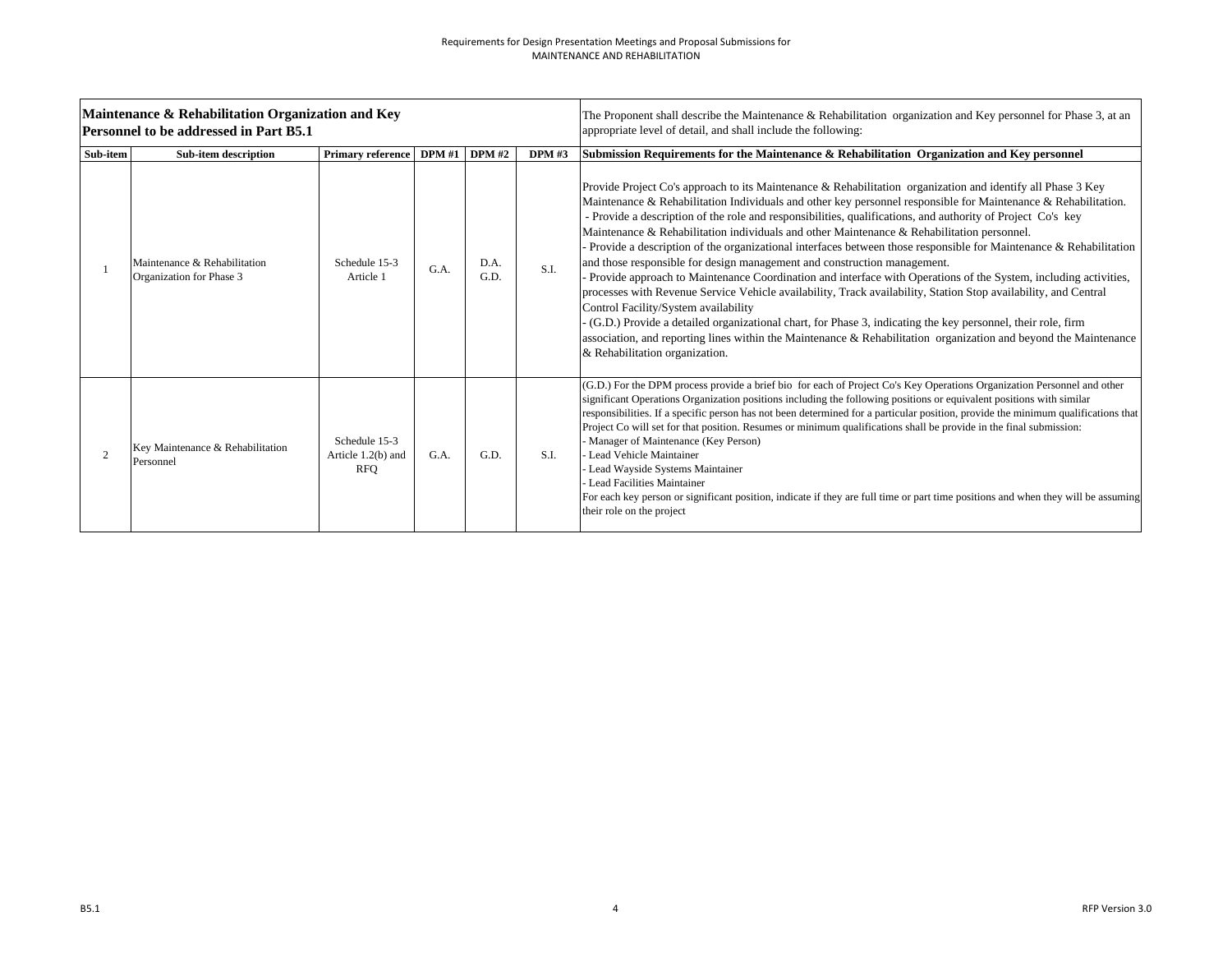|                | Maintenance & Rehabilitation items to be addressed in Part B5.2               |                                                      |                   |              |      | The Proponent shall address the Maintenance & Rehabilitation requirements, at an appropriate level of detail, as<br>set out in or otherwise referenced in Schedule 15-3 Article 1 and the Project Agreement, and shall include the                                                                                                                                                                                                                                             |
|----------------|-------------------------------------------------------------------------------|------------------------------------------------------|-------------------|--------------|------|--------------------------------------------------------------------------------------------------------------------------------------------------------------------------------------------------------------------------------------------------------------------------------------------------------------------------------------------------------------------------------------------------------------------------------------------------------------------------------|
|                |                                                                               |                                                      |                   |              |      | following:                                                                                                                                                                                                                                                                                                                                                                                                                                                                     |
| Sub-item       | <b>Sub-item description</b>                                                   | <b>Primary reference</b>                             | $DPM #1$ $DPM #2$ |              |      | DPM #3 Submission Requirements for Maintenance & Rehabilitation                                                                                                                                                                                                                                                                                                                                                                                                                |
|                | Maintenance and Rehabilitation Performance<br><b>Measure System Framework</b> | Schedule 15-3<br>Article 1.3                         | D.U.              | G.A.         | S.I. | Provide Project Co's understanding and approach to complying with performance measurement requirements.                                                                                                                                                                                                                                                                                                                                                                        |
| $\overline{2}$ | Availability of Manager of Maintenance                                        | Schedule 15-3<br>Article 1.4                         | G.A.              | S.I.         | S.I. | Provide Project Co's approach to provide proper supervision of Maintenance & Rehabilitation activities when the<br>Manager of Maintenance is unavailable.                                                                                                                                                                                                                                                                                                                      |
| 3              | <b>Construction Activities during Maintenance</b><br>Period                   | Schedule 15-3<br>Article 1.5                         | G.A.              | S.I.         | S.I. | Provide Project Co's approach to ensure that the original design and construction specifications used in Phase 1<br>and Phase 2 are followed for any design and construction work taking place in Phase 3.                                                                                                                                                                                                                                                                     |
|                | Condition of System                                                           | Schedule 15-3<br>Article 1.6                         | G.A.              | D.A.         | S.I. | Provide Project Co's approach to assessing the condition of the system prior to and at the expiry date.                                                                                                                                                                                                                                                                                                                                                                        |
| 5              | Scope of Maintenance                                                          | Schedule 15-3<br>Article 1.9                         | G.U.              | D.U.         | S.I. | Provide Project Co's understanding of the scope of maintenance activities to be performed by Project Co.                                                                                                                                                                                                                                                                                                                                                                       |
| 6              | Compliance and Access to Maintenance<br>Records                               | Schedule 15-3<br>Article 1.11, 1.12                  | G.U.              | S.I.         | S.I. | Provide Project Co's understanding of Project Co's obligations with respect to compliance and access to<br>maintenance records.                                                                                                                                                                                                                                                                                                                                                |
|                | <b>Records and Reporting</b>                                                  | Schedule 15-3<br>Article 1.13 and 15-<br>3 Article 3 | D.U.              | D.A.         | S.I. | Provide Project Co's understanding and approach to complying with the requirements for Records and Reporting<br>and implementing a system that support the performance measurement requirements needed to secure the<br>information required in Schedule 15-3 Article 3.                                                                                                                                                                                                       |
| 8              | Changes Required by the Region to maintain<br><b>Region Assets</b>            | Schedule 15-3<br>Article 1.14                        | G.U.              | S.I.         | S.I. | Provide Project Co's understanding and obligations to support the Region when the Region initiates actions as<br>per this Article.                                                                                                                                                                                                                                                                                                                                             |
| 9              | <b>Utilities</b>                                                              | Schedule 15-3<br>Article 1.15                        | G.U.              | S.I.         | S.I. | Provide Project Co's understanding with respect to utility service charges.                                                                                                                                                                                                                                                                                                                                                                                                    |
| 10             | Maintenance and Performance Standards and<br>Quality Performance Criteria     | Schedule 15-3<br>Article 1.16 and<br>1.17            | G.U.              | S.I.         | S.I. | Provide Project Co's understanding and obligations to comply with the performance and quality requirements as<br>per these Articles.                                                                                                                                                                                                                                                                                                                                           |
| 11             | Specific Region Responsibilities                                              | Schedule 15-3<br>Article 1.18                        | D.U.              | D.A.<br>G.D. | S.I. | Provide Project Co's understanding and approach to identifying what elements are Project Co's maintenance<br>responsibility and what elements are the Region's maintenance obligation.<br>Provide sketches and graphics to define areas or elements in which there may be some joint responsibility<br>involving Project Co's and the Region or other third party such as the railroad.<br>(NOTE) - Information provided in response to B5.0 can be incorporated by reference. |
| 12             | <b>Technical Capacity</b>                                                     | Schedule 15-3<br>Article 1.19                        | D.U.              | D.A.<br>G.D. | S.I. | Provide Project Co's approach to ensure that the technical capacity of the entities performing maintenance and<br>rehabilitation service meets or exceeds the requirements for those services.                                                                                                                                                                                                                                                                                 |